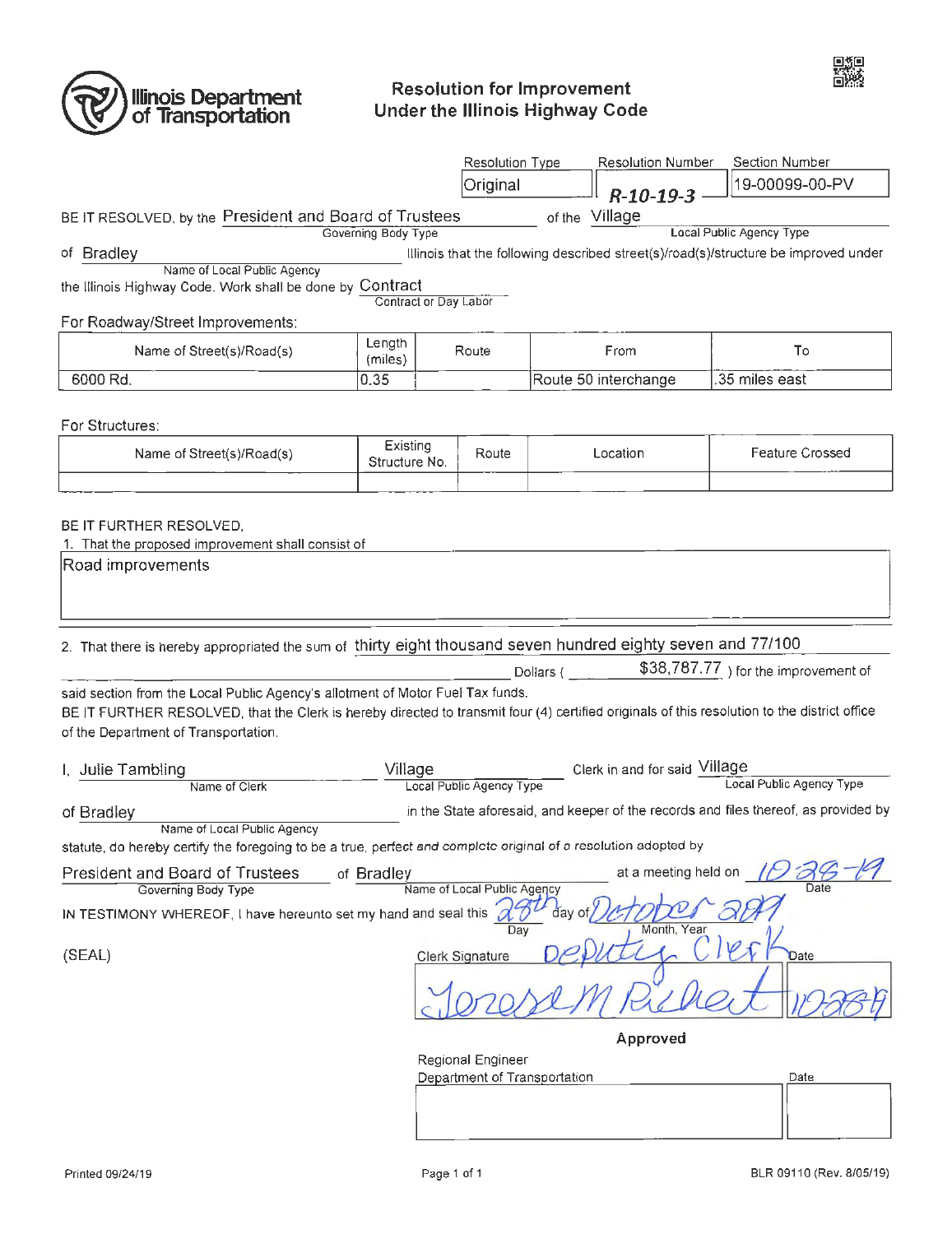

**September 24, 2019** 

**Village of Bradley Attn: Catherine Wojnarowski 147 S Michigan Avenue Bradley, IL 60915** 

## **Re: IDOT 6000N Road Improvements - Bradley Portion Resolution to Expend MFT Funds**

#### **Catherine,**

The Village of Bradley participated in a portion of the costs for the intersection improvements at 6000N Road and Route 50 completed with the 1-57 interchange. The village used MFT funds to pay. Please refer to the enclosed IDOT invoices the Village paid for reference.

IDOT contacted me to let me know the enclosed resolution is required by IDOT to expend MFT funds. Please include this resolution on the next available meeting agenda. Once passed please have the Village Clerk sign and seal and return them to our office. If you have any questions, please feel free to contact me. Thank you.

## **Best Regards,**

M. Gingerich, Gereaux & Associates

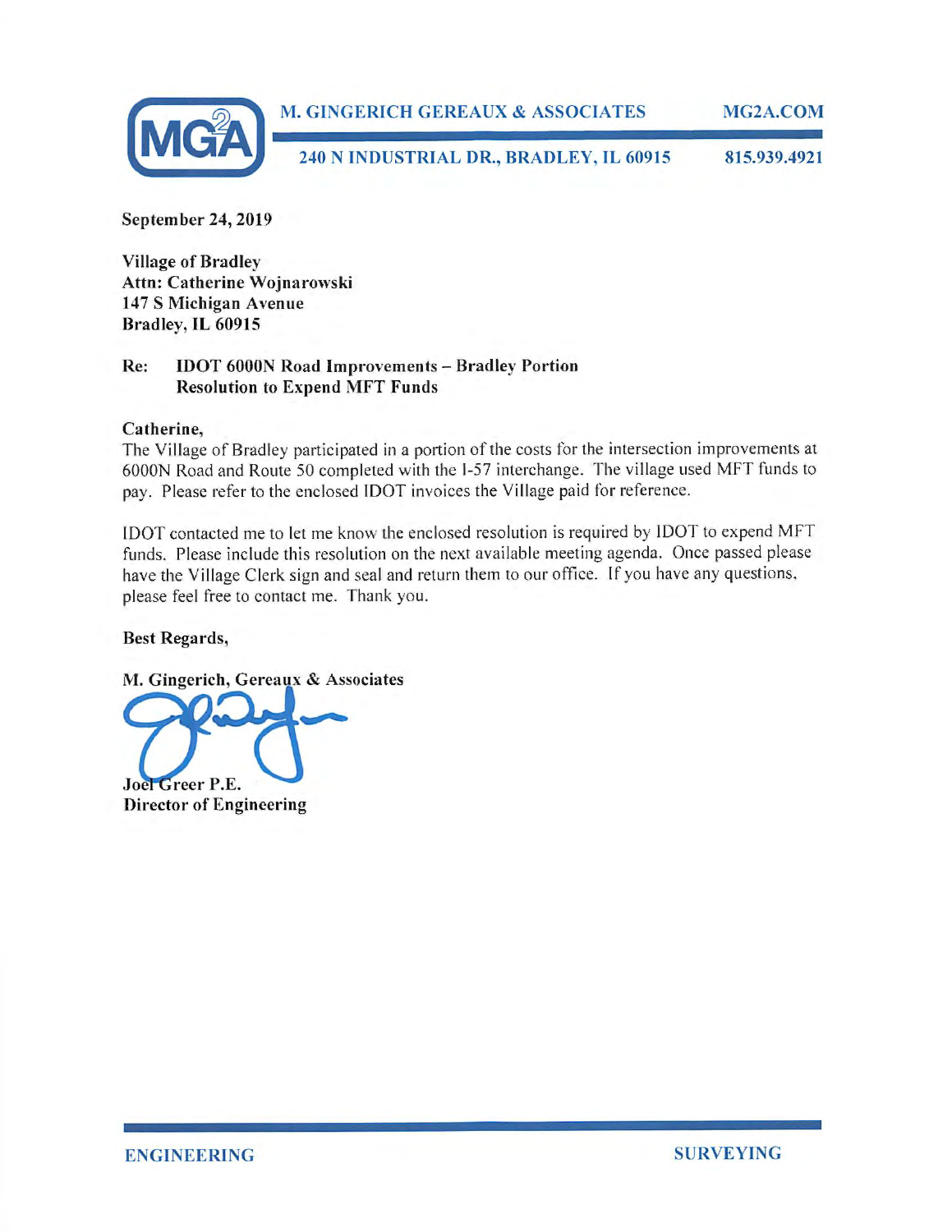



Village of Bradley Village Clerk 147 S. Michigan Ave Bradley, IL 60915

NOV 202017

EXPLANATION OF CHARGES

**INVOICE NO.**  RESP. CODE INVOICE DATE **121277**  9040 10/01/2017 REVENUE CODE 6305 AUDIT NUMBER PAYER NUMBER 003974

**PAY FROM THIS INVOICE** 

AMOUNT

LOCATION: 157 at Bourbonais Pkwy LOCAL SECTION: ROUTE: SECTION: FAI 57 (46-1) HBK-1 COUNTY : Kankakee JOB NO.: C-93-162-09 PROJECT NO.: ACHPP-ACNHPP-0057/309/ CONTRACT NO.: 66982 DISTRICT: 3

The Agreement executed 7/15/2014 between Village of Bradley, and the State of Illinois •provides that the village will reimburse the State \_ for part of the construction costs.

VILLAGE SHARE:

LY20J02 @ 20% of \$24,626.76 Z001J03@ 2.5% of \$123,995.80 07P0J01 @ 100% Payment Due Date 10/15/2017 **TOTAL DUE**  \$4,925.35 \$3,099.90 \$969.00 \$8,994.25

## **PLEASE MAKE CHECK PAYABLE TO TREASURER, STATE OF ILLINOIS**

**MAIL TO:** Illinois Department of Transportation Room 322, Harry R. Hanley Building 2300 So. Dirksen Parkway Springfield, IL 62764

**INQUIRIES CONTACT: Local Agency-Agreement Analyst at 217/524-6531.** 

 $65 - 00 - 00 - 5320$